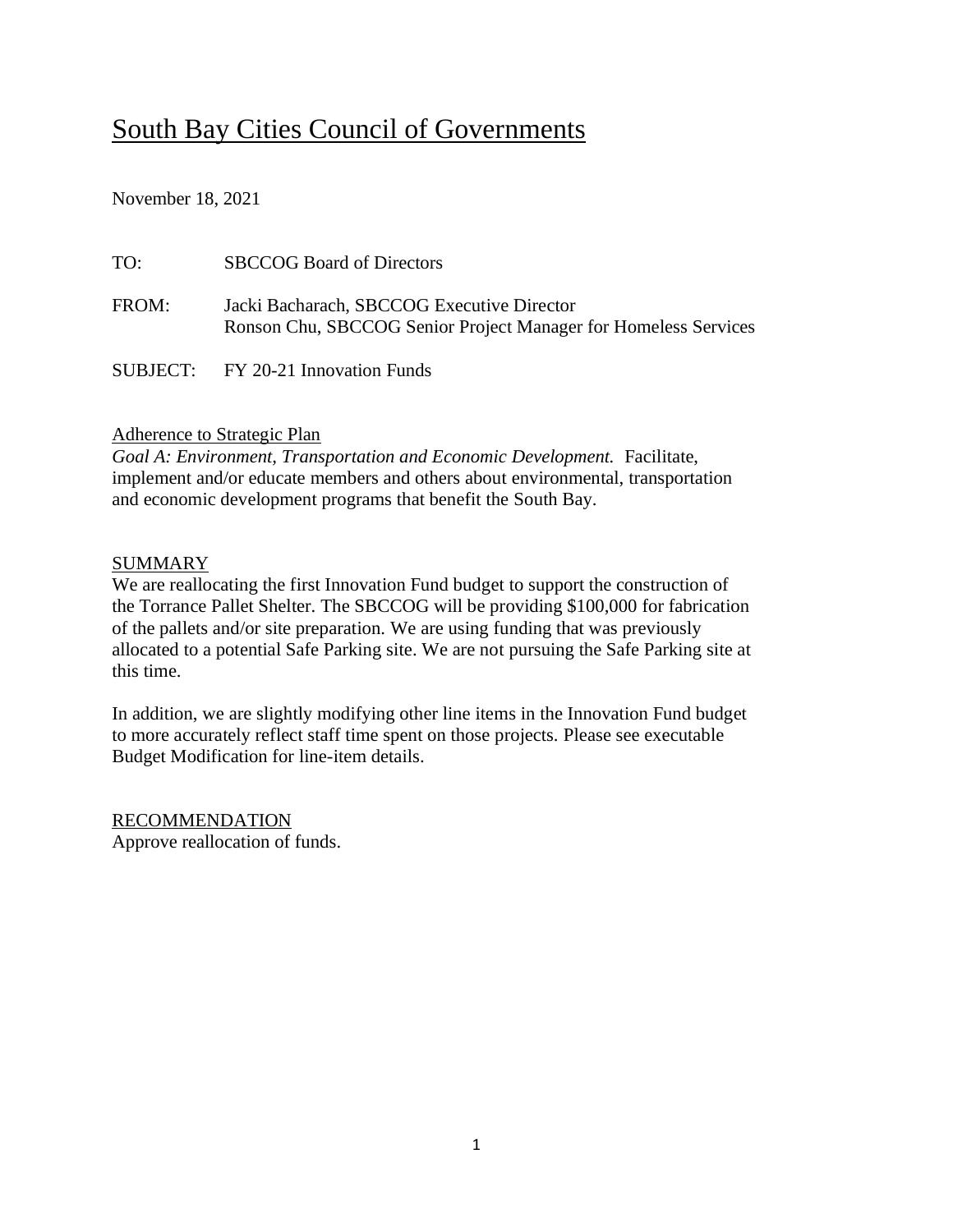#### **BUDGET MODIFICATION REQUEST**

**Contract Number:** South Bay Cities Council of Governments #AO-20-600

# **EXHIBIT B2-B**

SBCCOG: Innovation Funds GRAND TOTAL OF ALL PROGRAMS NOT TO EXCEED: **\$739,685**

#### **A. Home Sharing Pilot Program**

|                                         | <b>PROGRAM BUDGET</b>          |       | Original                 | $+$ / -      | <b>New Total</b> |               |  |
|-----------------------------------------|--------------------------------|-------|--------------------------|--------------|------------------|---------------|--|
| <b>STAFFING COSTS</b>                   |                                |       |                          | <b>Total</b> | (Change)         | Not to        |  |
| <b>Position</b>                         | <b>FTE/12</b><br><b>Months</b> | Rate  | <b>Hours</b>             |              |                  | <b>Exceed</b> |  |
| Senior Project<br>Manager               |                                | \$105 | 75                       | \$7,875      | \$5,250          | \$13,125      |  |
| Analysts                                |                                | \$62  | 382.21                   | \$23,697     | \$17,703         | \$41,400      |  |
| Paid Intern                             |                                | \$25  | 337.12                   | \$8,428      | \$2,047          | \$10,475      |  |
|                                         |                                |       | <b>STAFFING SUBTOTAL</b> | \$40,000     | \$25,000         | \$65,000      |  |
| <b>OPERATIONS EXPENSES</b>              |                                |       |                          |              |                  |               |  |
| Silvernest online home sharing platform |                                |       |                          | \$10,000     | \$9,822          | \$19,822      |  |
| <b>OPERATIONS SUBTOTAL</b>              |                                |       |                          | \$10,000     | \$9,822          | \$19,822      |  |
|                                         |                                |       | <b>TOTAL</b>             | \$50,000     | \$34,822         | \$84,822      |  |

#### **B. Safe Parking Pilot Program**

| <b>PROGRAM BUDGET</b>                                                                                                                                                                                                                                        |                                |       |                          | Original  |                  | <b>New Total</b> |
|--------------------------------------------------------------------------------------------------------------------------------------------------------------------------------------------------------------------------------------------------------------|--------------------------------|-------|--------------------------|-----------|------------------|------------------|
| <b>STAFFING COSTS</b>                                                                                                                                                                                                                                        |                                |       |                          | Total     | $+$ / - (Change) | Not to           |
| <b>Position</b>                                                                                                                                                                                                                                              | <b>FTE/12</b><br><b>Months</b> | Rate  | <b>Hours</b>             |           |                  | <b>Exceed</b>    |
| Senior Project<br>Manager                                                                                                                                                                                                                                    |                                | \$105 | 174.28                   | \$18,300  | $-$ \$13,617     | \$4,683          |
| Analysts                                                                                                                                                                                                                                                     |                                | \$62  | 350                      | \$21,700  | $-$ \$14,651     | \$7,049          |
|                                                                                                                                                                                                                                                              |                                |       | <b>STAFFING SUBTOTAL</b> | \$40,000  | $-$ \$28,268     | \$11,732         |
| <b>OPERATIONS EXPENSES</b>                                                                                                                                                                                                                                   |                                |       |                          |           |                  |                  |
| Provide safe parking spaces for an estimated 10-15<br>vehicles at a cost of \$30 per night per car for to cover<br>costs of security, sanitation, case management, food,<br>lot fee, background check, financial assistance for a<br>max of 180 total nights |                                |       |                          | \$92,500  | $-$ \$92,500     | \$0              |
| Help pay for DMV registration and needed car repairs<br>up to \$7,500                                                                                                                                                                                        |                                |       |                          | \$7,500   | $-$ \$7,500      | \$0              |
| <b>OPERATIONS SUBTOTAL</b>                                                                                                                                                                                                                                   |                                |       |                          | \$100,000 | $-$ \$100,000    | \$0              |
|                                                                                                                                                                                                                                                              |                                |       | <b>TOTAL</b>             | \$140,000 | $-$ \$128,268    | \$11,732         |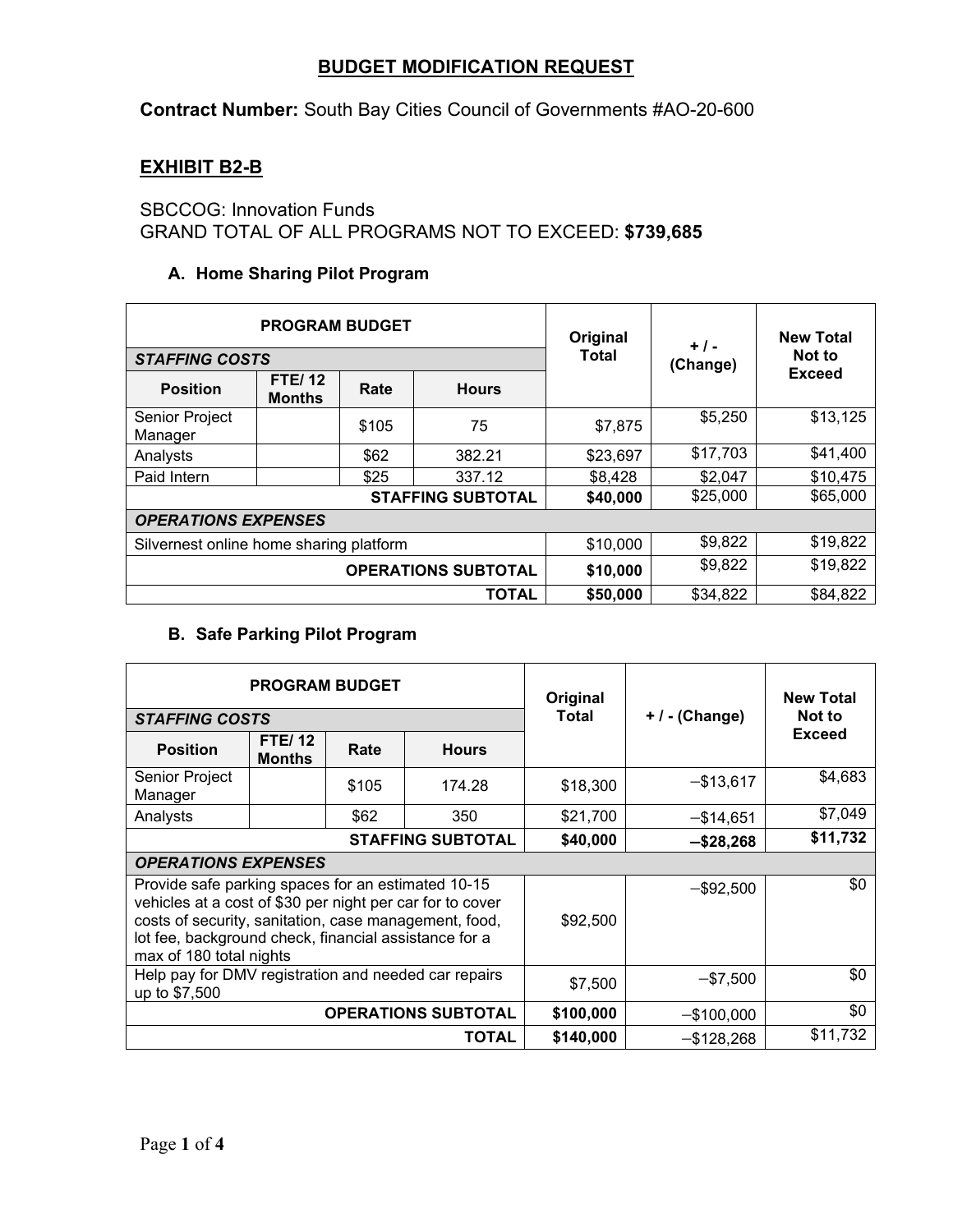#### **C. Ordinances/Interim Housing**

| <b>PROGRAM BUDGET</b>                                                                                                                                                                  |                                |       |                          | Original | $+1-$     | <b>New Total</b> |
|----------------------------------------------------------------------------------------------------------------------------------------------------------------------------------------|--------------------------------|-------|--------------------------|----------|-----------|------------------|
| <b>STAFFING COSTS</b>                                                                                                                                                                  |                                |       |                          | Total    | (Change)  | Not to           |
| <b>Position</b>                                                                                                                                                                        | <b>FTE/12</b><br><b>Months</b> | Rate  | <b>Hours</b>             |          |           | <b>Exceed</b>    |
| Senior Project<br>Manager                                                                                                                                                              |                                | \$105 | 10                       | \$1,050  | \$25,200  | \$26,250         |
| Analysts                                                                                                                                                                               |                                | \$62  | 176.61                   | \$10,950 | \$15,246  | \$26,196         |
|                                                                                                                                                                                        |                                |       | <b>STAFFING SUBTOTAL</b> | \$12,000 | \$40,446  | \$52,446         |
| <b>OPERATIONS EXPENSES</b>                                                                                                                                                             |                                |       |                          |          |           |                  |
| Work with member cities to conduct feasibility studies to<br>determine the potential of providing an emergency shelter<br>or other type of interim housing site. Not to exceed \$8,000 |                                |       |                          | \$8,000  |           | \$8,000          |
| Torrance Shelter construction                                                                                                                                                          |                                |       |                          | \$0      | \$92,000  | \$92,000         |
| <b>OPERATIONS SUBTOTAL</b>                                                                                                                                                             |                                |       |                          | \$8,000  | \$92,000  | \$100,000        |
|                                                                                                                                                                                        |                                |       | TOTAL                    | \$20,000 | \$132,446 | \$152,446        |

# **D. Education and Training**

|                            |                                | <b>PROGRAM BUDGET</b> | Original                 | $+$ / -      | <b>New Total</b> |               |
|----------------------------|--------------------------------|-----------------------|--------------------------|--------------|------------------|---------------|
| <b>STAFFING COSTS</b>      |                                |                       |                          | <b>Total</b> | (Change)         | Not to        |
| <b>Position</b>            | <b>FTE/12</b><br><b>Months</b> | Rate                  | <b>Hours</b>             |              |                  | <b>Exceed</b> |
| Senior Project<br>Manager  |                                | \$105                 | 35                       | \$3,675      | \$2,625          | \$6,300       |
| Analysts                   |                                | \$62                  | 311.7                    | \$19,325     | \$3,375          | \$22,700      |
|                            |                                |                       | <b>STAFFING SUBTOTAL</b> | \$23,000     | \$6,000          | \$29,000      |
| <b>OPERATIONS EXPENSES</b> |                                |                       |                          |              |                  |               |
| Printing                   |                                |                       |                          | \$500        | \$0              | \$500         |
| Development of 1 PSA       |                                |                       |                          | \$6,500      | $-$ \$6,500      | \$0           |
| <b>OPERATIONS SUBTOTAL</b> |                                |                       | \$7,000                  | $-$ \$6,500  | \$500            |               |
|                            |                                |                       | <b>TOTAL</b>             | \$30,000     | $-$ \$500        | \$29,500      |

# **E. Client Aid/Flex Funds**

| <b>PROGRAM BUDGET</b>      |                                |       |              | Original     | $+$ / -     | <b>New Total</b> |  |
|----------------------------|--------------------------------|-------|--------------|--------------|-------------|------------------|--|
| <b>STAFFING COSTS</b>      |                                |       |              | <b>Total</b> | (Change)    | Not to           |  |
| <b>Position</b>            | <b>FTE/12</b><br><b>Months</b> | Rate  | <b>Hours</b> |              |             | <b>Exceed</b>    |  |
| Senior Project<br>Manager  |                                | \$105 | 45           | \$4,725      | \$0         | \$4,725          |  |
| Analysts                   |                                | \$62  | 189.92       | \$11,775     | $-$ \$4,335 | \$7,440          |  |
| <b>STAFFING SUBTOTAL</b>   |                                |       |              | \$16,500     | $-$ \$4,335 | \$12,165         |  |
| <b>OPERATIONS EXPENSES</b> |                                |       |              |              |             |                  |  |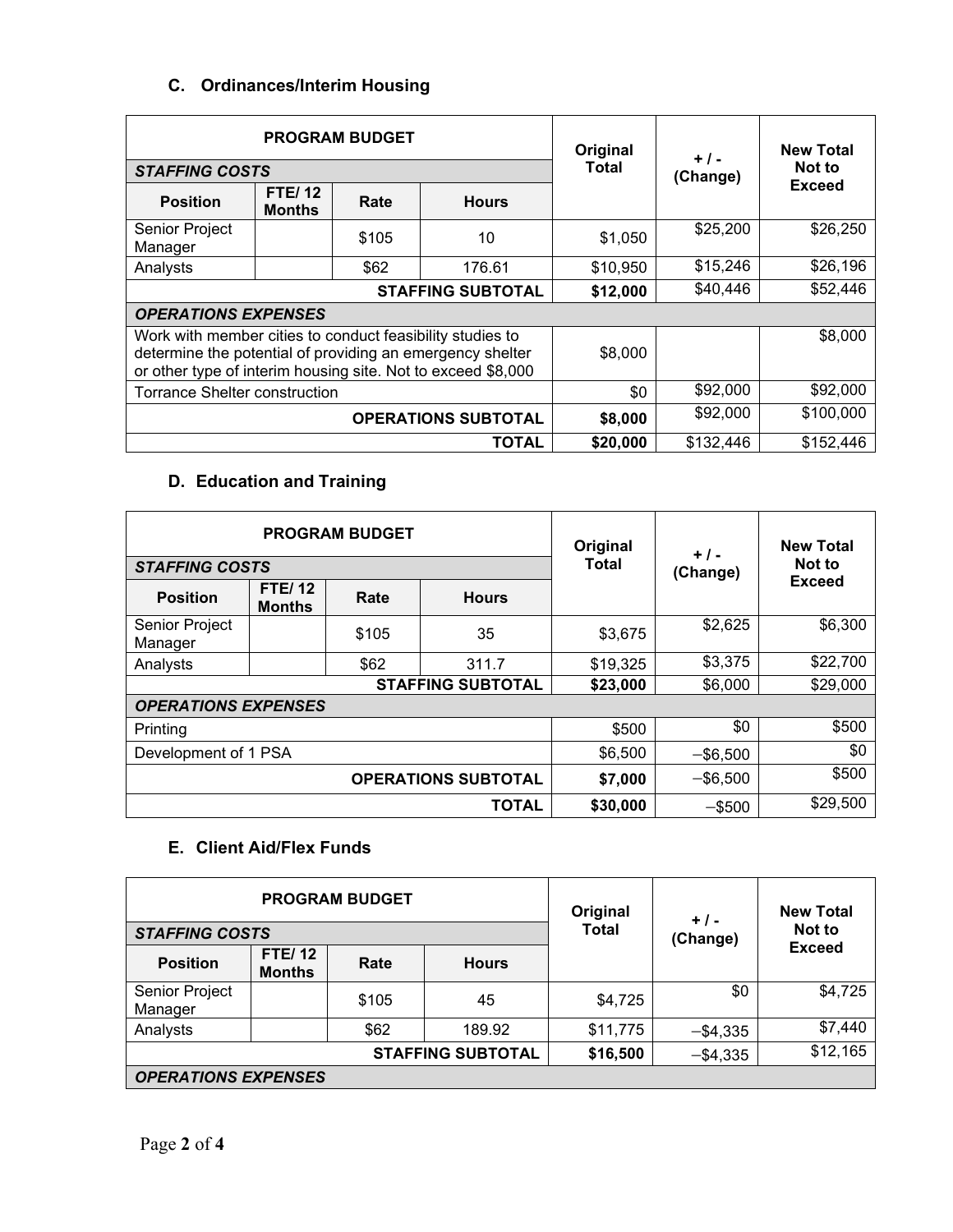| 1-3 night stay in a motel prior to employment, housing, or<br>medical appointment or housing interview (\$100/night;<br>max of \$300/person) max of 50 people<br>Emergency fund for law enforcement to access motel<br>vouchers for vulnerable populations (i.e. 65+, pregnant<br>female, family with young children)<br>Entrance fee for any type of mental health or substance<br>use treatment facility and/or pay for transportation to get to<br>location | \$23,500  | \$4,335      | \$27,835 |
|----------------------------------------------------------------------------------------------------------------------------------------------------------------------------------------------------------------------------------------------------------------------------------------------------------------------------------------------------------------------------------------------------------------------------------------------------------------|-----------|--------------|----------|
| Rental assistance/prevention – backpay of rent and/or<br>moving expenses to get client into more affordable<br>housing (up to max of \$2,000/person); max 50 people                                                                                                                                                                                                                                                                                            | \$100,000 | $-$ \$63.500 | \$36,500 |
| <b>OPERATIONS SUBTOTAL</b>                                                                                                                                                                                                                                                                                                                                                                                                                                     | \$123,500 | $-$ \$59,165 | \$64,335 |
| TOTAL                                                                                                                                                                                                                                                                                                                                                                                                                                                          | \$140,000 | $-$ \$63,500 | \$76,500 |

# **F. City of Torrance Homelessness Plan**

| <b>PROGRAM BUDGET</b>                       |                                       |      |                          |                          |          |                         |  |
|---------------------------------------------|---------------------------------------|------|--------------------------|--------------------------|----------|-------------------------|--|
| <b>STAFFING COSTS</b>                       |                                       |      |                          | Original<br><b>Total</b> | $+$ / -  | <b>New Total</b>        |  |
| <b>Position</b>                             | <b>FTE/12-</b><br>18<br><b>Months</b> | Rate | <b>Hours</b>             |                          | (Change) | Not to<br><b>Exceed</b> |  |
|                                             |                                       |      |                          | \$0                      |          | \$0                     |  |
|                                             |                                       |      | <b>STAFFING SUBTOTAL</b> | \$0                      | \$0      | \$0                     |  |
| <b>OPERATIONS EXPENSES</b>                  |                                       |      |                          |                          |          |                         |  |
| Contractor to develop the Homelessness Plan |                                       |      |                          | \$50,000                 | \$0      | \$50,000                |  |
| <b>OPERATIONS SUBTOTAL</b>                  |                                       |      | \$50,000                 | \$0                      | \$50,000 |                         |  |
|                                             |                                       |      | <b>TOTAL</b>             | \$50,000                 | \$0      | \$50,000                |  |

# **G. City of Redondo Beach – Enhanced Response Pilot Program**

|                                                                                                  |                                       | <b>PROGRAM BUDGET</b>              |                          |                          |          |                      |
|--------------------------------------------------------------------------------------------------|---------------------------------------|------------------------------------|--------------------------|--------------------------|----------|----------------------|
| <b>STAFFING COSTS</b>                                                                            |                                       |                                    |                          | Original<br><b>Total</b> | $+ 1 -$  | <b>New Total Not</b> |
| <b>Position</b>                                                                                  | <b>FTE/12-</b><br>18<br><b>Months</b> | Rate                               | <b>Hours</b>             |                          | (Change) | to Exceed            |
| Police Officer<br>Overtime                                                                       | 12 mo.                                | \$100/hour                         | 700/year                 | \$70,000                 | \$0      | \$70,000             |
| <b>Prosecutors</b>                                                                               | 12 mo.                                | \$22,643.50/year<br>per prosecutor | 2600-<br>3060/year       | \$34,618                 | \$0      | \$34,618             |
| Contract<br>attorneys<br>(backfill)                                                              | 12 mo.                                | \$110/hour                         | 150/year                 | \$20,669                 | \$0      | \$20,669             |
|                                                                                                  |                                       |                                    | <b>STAFFING SUBTOTAL</b> | \$125,287                | \$0      | \$125,287            |
| <b>OPERATIONS EXPENSES</b>                                                                       |                                       |                                    |                          |                          |          |                      |
| Special<br><b>Services</b><br>(i.e.,<br>psychiatrist,<br>therapy, mental<br>health<br>treatment, | 12 mo.                                | \$801.60/month                     | 520-1000<br>hours/year   | \$90,381                 | \$9,619  | \$100,000            |